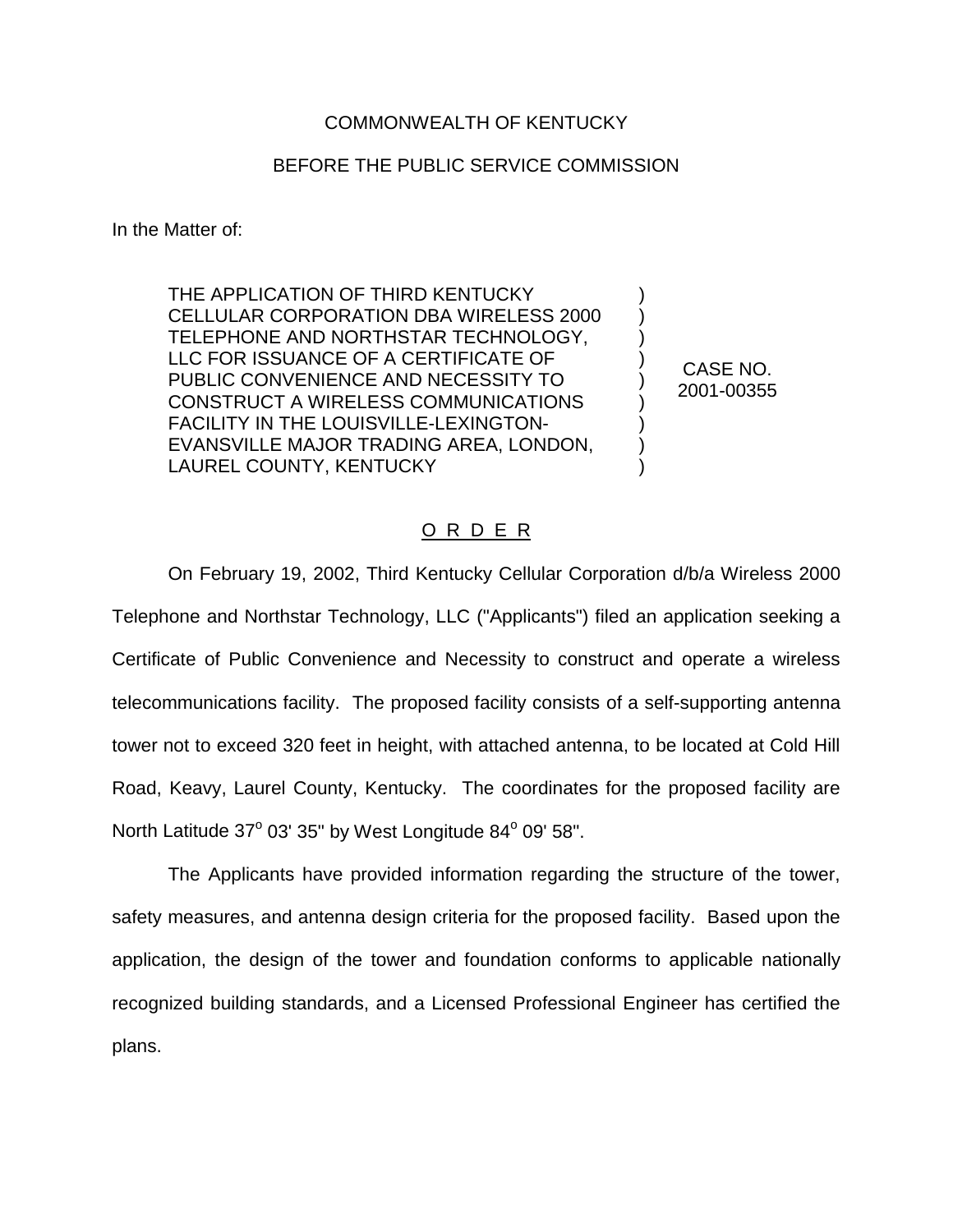Pursuant to 807 KAR 5:063, the Applicants have notified the Laurel County Judge/Executive of the proposed construction and, to date, no comments have been filed. The Applicants have filed applications with the Federal Aviation Administration ("FAA") and the Kentucky Airport Zoning Commission ("KAZC") seeking approval for the construction and operation of the proposed facility. Both decisions are pending.

The Applicants have filed evidence of the appropriate notices provided pursuant to 807 KAR 5:063. The notices solicited any comments and informed the recipients of their right to request intervention. To date, no public comments have been filed with the Commission.

Pursuant to KRS 278.280, the Commission is required to determine proper practices to be observed when it finds, upon complaint or on its own motion, that the facilities of any utility subject to its jurisdiction are unreasonable, unsafe, improper, or insufficient. To assist the Commission in its efforts to comply with this mandate, the Applicants should notify the Commission if they do not use this antenna tower to provide service in the manner set out in their application and this Order. Upon receipt of such notice, the Commission may, on its own motion, institute proceedings to consider the proper practices, including removal of the unused antenna tower, which should be observed by the Applicants.

The Commission, having considered the evidence of record and being otherwise sufficiently advised, finds that the Applicants have demonstrated that a facility is necessary to provide adequate utility service and therefore a Certificate of Public Convenience and Necessity to construct the proposed facility should be granted.

-2-